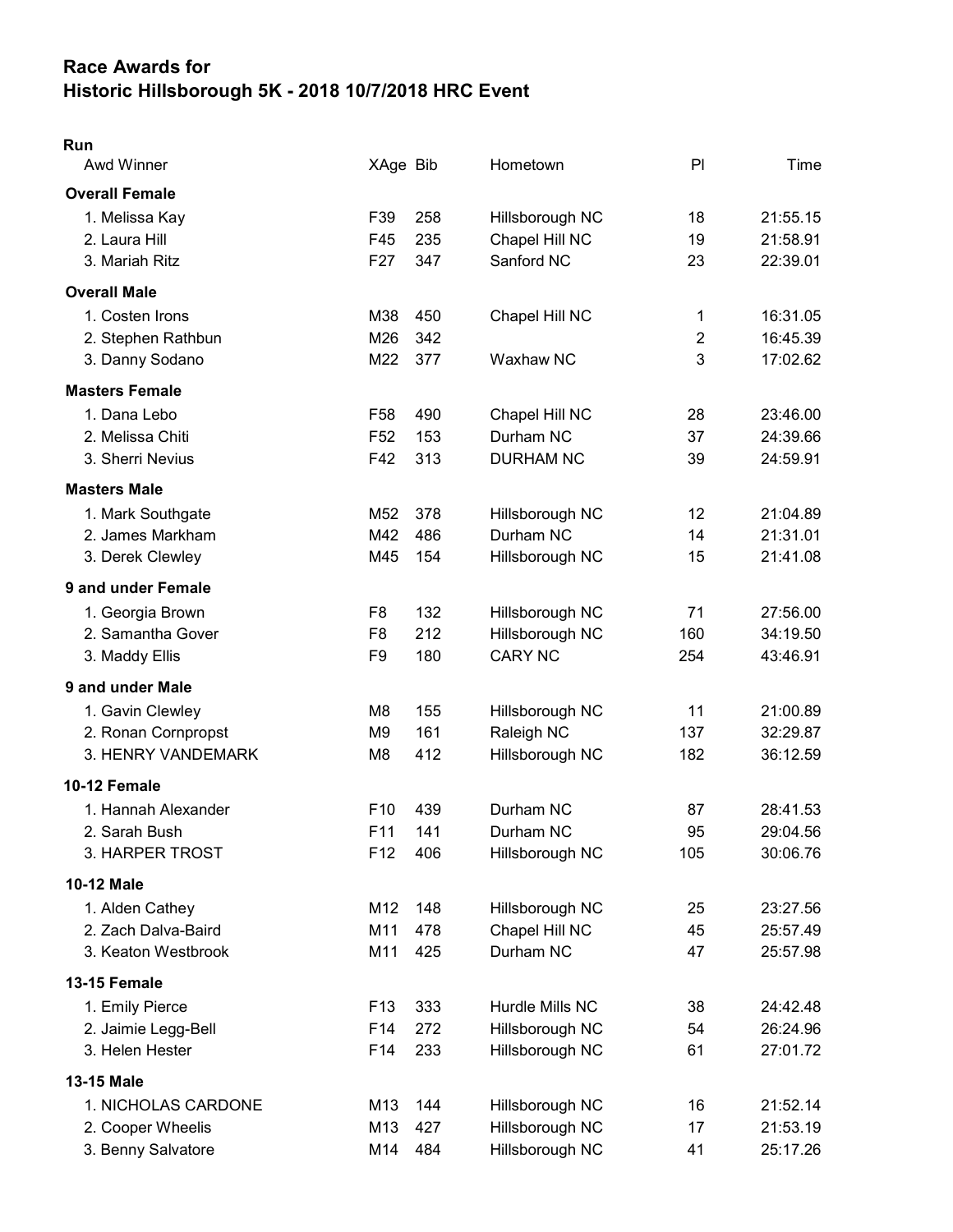| 16-19 Female                           |                 |     |                     |                |          |
|----------------------------------------|-----------------|-----|---------------------|----------------|----------|
| 1. Annabel smith                       | F <sub>17</sub> | 370 | <b>DURHAM NC</b>    | 35             | 24:22.76 |
| 2. Tessa Davis                         | F <sub>19</sub> | 169 | <b>Cullowhee NC</b> | 51             | 26:14.07 |
| 3. Unassigned - 3 Eligible Registrants |                 |     |                     |                |          |
| <b>16-19 Male</b>                      |                 |     |                     |                |          |
| 1. Nick Brown                          | M17             | 476 | Hurdle Mills NC     | 10             | 20:44.31 |
| 2. Lucas Gromyko                       | M18             | 215 | Hillsborough NC     | 75             | 28:07.46 |
| 3. Anirudh Arvind                      | M17             | 110 | Cary NC             | 155            | 33:59.64 |
| 20-24 Female                           |                 |     |                     |                |          |
| 1. Marion Brown                        | F <sub>23</sub> | 135 | Chapel Hill NC      | 153            | 33:43.07 |
| 2. Tyler Woods                         | F21             | 462 | <b>HILLSBOROUGH</b> | 293            | 53:24.93 |
| 3. Unassigned - 2 Eligible Registrants |                 |     |                     |                |          |
| <b>20-24 Male</b>                      |                 |     |                     |                |          |
| 1. Michael Gong                        | M21             | 206 | Raleigh NC          | 30             | 24:00.76 |
| 2. Logan Smith                         | M21             | 460 | <b>HILLSBOROUGH</b> | 59             | 26:48.69 |
| 3. Unassigned - 3 Eligible Registrants |                 |     |                     |                |          |
| 25-29 Female                           |                 |     |                     |                |          |
| 1. Victoria Petermann                  | F <sub>25</sub> | 482 | Hillsborough NC     | 48             | 26:00.40 |
| 2. Paige Fricke                        | F <sub>27</sub> | 197 | Chapel Hill NC      | 60             | 26:53.85 |
| 3. Kate Kennison                       | F <sub>25</sub> | 261 | Cameron NC          | 111            | 30:33.92 |
| 25-29 Male                             |                 |     |                     |                |          |
| 1. Cameron Leyva                       | M29             | 275 | Durham NC           | 13             | 21:13.94 |
| 2. Jonathan Fricke                     | M29             | 196 | Chapel Hill NC      | 20             | 22:09.66 |
| 3. Stephan Wittwer                     | M27             | 432 |                     | 78             | 28:12.89 |
| <b>30-34 Female</b>                    |                 |     |                     |                |          |
| 1. Janice Smith                        | F34             | 459 | Durham NC           | 32             | 24:01.81 |
| 2. Erica Tipton                        | F34             | 399 | Mebane NC           | 50             | 26:11.30 |
| 3. Elizabeth Poindexter                | F30             | 339 | Hillsborough NC     | 62             | 27:14.17 |
| 30-34 Male                             |                 |     |                     |                |          |
| 1. Mark Eades                          | M33             | 175 | <b>Efland NC</b>    | 4              | 17:48.25 |
| 2. Kyle Botten                         | M30             | 126 | Durham NC           | 6              | 18:55.01 |
| 3. Daniel Sawyers                      | M31             | 485 | Hillsborough NC     | $\overline{7}$ | 19:21.20 |
| <b>35-39 Female</b>                    |                 |     |                     |                |          |
| 1. Tabitha Rutter                      | F36             | 351 | Hillsborough NC     | 65             | 27:34.84 |
| 2. Ashley Altman                       | F39             | 103 | <b>DURHAM NC</b>    | 81             | 28:20.78 |
| 3. Stephanie Crowe                     | F37             | 165 | Hillsborough NC     | 99             | 29:41.97 |
| 35-39 Male                             |                 |     |                     |                |          |
| 1. Brian Schneidewind                  | M37             | 359 | Hillsborough NC     | 5              | 18:45.05 |
| 2. Cameron Minnis                      | M39             | 307 | Hillsborough NC     | 9              | 20:42.37 |
| 3. John Allen Houston                  | M37             | 487 |                     | 21             | 22:22.15 |
| 40-44 Female                           |                 |     |                     |                |          |
| 1. Sophia Pelton                       | F40             | 324 | Hillsborough NC     | 55             | 26:31.88 |
| 2. Heather Hofbauer                    | F44             | 238 | Mebane NC           | 115            | 30:58.90 |
| 3. Meaghun Darab                       | F41             | 168 | Hillsborough NC     | 124            | 31:23.91 |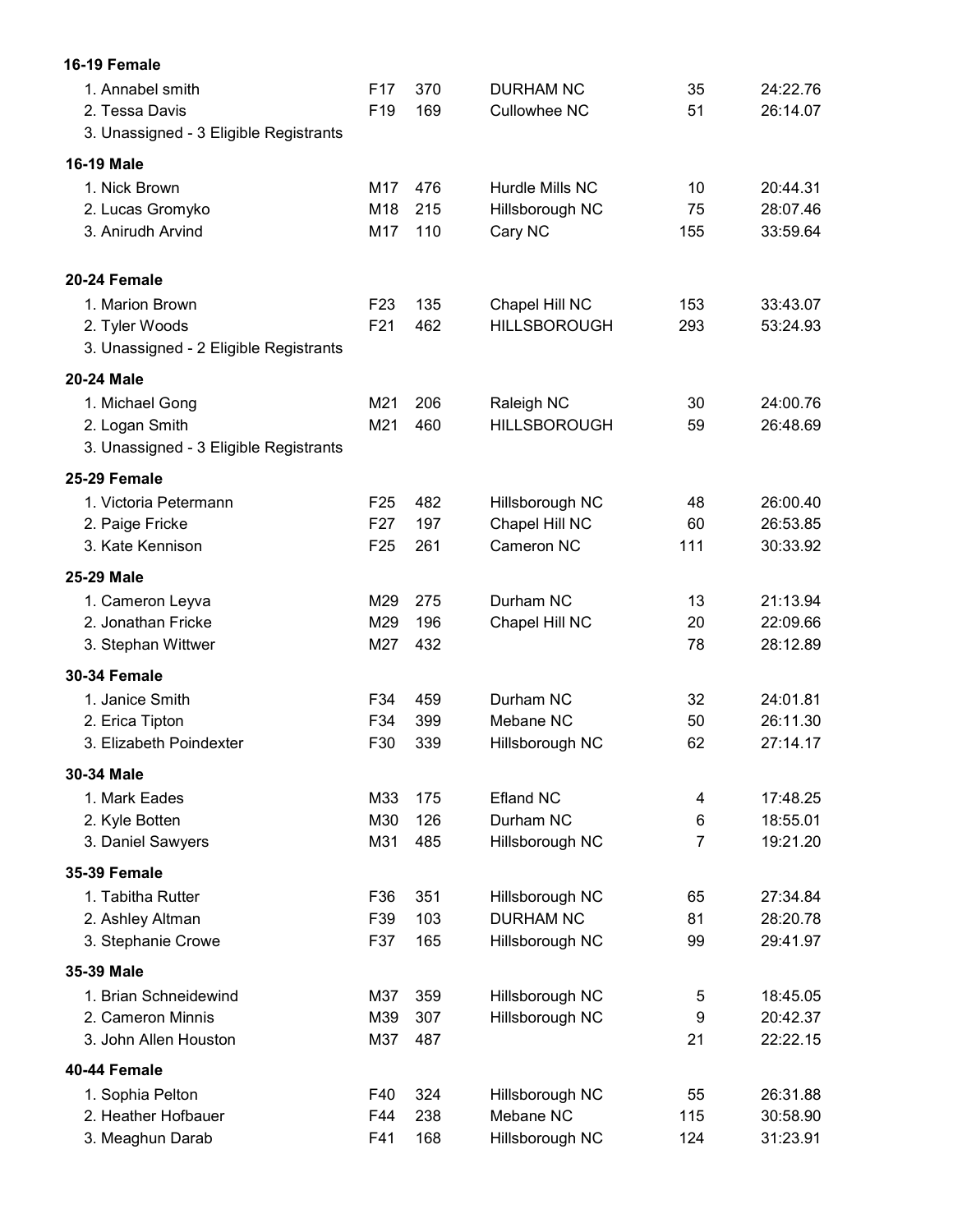| 40-44 Male                             |                 |     |                         |     |          |
|----------------------------------------|-----------------|-----|-------------------------|-----|----------|
| 1. Dan Hill                            | M41             | 234 | Chapel Hill NC          | 42  | 25:44.54 |
| 2. Kevin Kay                           | M41             | 257 | Hillsborough NC         | 76  | 28:11.13 |
| 3. Matt Pennachi                       | M43             | 325 | Durham NC               | 117 | 31:07.22 |
| 45-49 Female                           |                 |     |                         |     |          |
| 1. Leslie Brown                        | F49             | 134 | Hillsborough NC         | 52  | 26:19.75 |
| 2. Amy Orange                          | F47             | 319 | Hillsborough NC         | 66  | 27:36.47 |
| 3. Nancy Lynne Anderson                | F49             | 106 | Hillsborough NC         | 112 | 30:35.76 |
| 45-49 Male                             |                 |     |                         |     |          |
| 1. christopher berge                   | M45             | 118 | Hillsborough NC         | 33  | 24:09.78 |
| 2. Danny Lloyd                         | M46             | 451 | Mebane NC               | 58  | 26:45.03 |
| 3. Billy Blank                         | M49             | 123 | Efland NC               | 80  | 28:16.14 |
| 50-54 Female                           |                 |     |                         |     |          |
| 1. Ashley Bell                         | F <sub>50</sub> | 117 | Hillsborough NC         | 70  | 27:54.42 |
| 2. Beth Bush                           | F <sub>52</sub> | 139 | Durham NC               | 101 | 29:56.30 |
| 3. MARTY NELSON                        | F <sub>51</sub> | 312 | Hillsborough NC         | 164 | 34:42.51 |
| 50-54 Male                             |                 |     |                         |     |          |
| 1. Donald Von Hagen                    | M <sub>52</sub> | 416 | Hillsborough NC         | 36  | 24:38.78 |
| 2. Andrew Werden                       | M <sub>52</sub> | 472 | Chapel Hill NC          | 40  | 25:12.83 |
| 3. Evan Patterson                      | M51             | 322 | Chapel Hill NC          | 56  | 26:41.93 |
| <b>55-59 Female</b>                    |                 |     |                         |     |          |
| 1. Donna Scaggs                        | F <sub>55</sub> | 358 | Durham NC               | 96  | 29:12.17 |
| 2. Janet Thrasher                      | F <sub>58</sub> | 398 | Durham NC               | 97  | 29:19.58 |
| 3. Kim Matthews                        | F <sub>56</sub> | 290 | Raleigh NC              | 108 | 30:33.24 |
| 55-59 Male                             |                 |     |                         |     |          |
| 1. Greg Gibbons                        | M58             | 201 | <b>GRAHAM NC</b>        | 27  | 23:41.41 |
| 2. Mark Boyd                           | M <sub>57</sub> | 128 |                         | 43  | 25:51.72 |
| 3. Tom Porter                          | M57             | 341 | Hillsborough NC         | 46  | 25:57.85 |
| 60-64 Female                           |                 |     |                         |     |          |
| 1. Claudia Mello                       | F61             | 473 | <b>Holly Springs NC</b> | 91  | 28:46.38 |
| 2. Brenda McGhee                       | F62             | 295 | Mebane NC               | 121 | 31:13.73 |
| 3. Martha Hamblin                      | F62             | 217 | Mebane NC               | 173 | 35:32.02 |
| 60-64 Male                             |                 |     |                         |     |          |
| 1. William perrin                      | M62             | 330 | <b>Hickory NC</b>       | 93  | 28:57.61 |
| 2. Ray Esclamado                       | M63             | 446 | Durham NC               | 118 | 31:07.85 |
| 3. Mark Meszaros                       | M60             | 304 | Hillsborough NC         | 141 | 32:36.28 |
| 65-69 Female                           |                 |     |                         |     |          |
| 1. Judy Miller                         | F66             | 305 | Hillsborough NC         | 198 | 37:16.13 |
| 2. Wendelin McBride                    | F66             | 455 | Hillsborough NC         | 291 | 53:04.07 |
| 3. Unassigned - 3 Eligible Registrants |                 |     |                         |     |          |
| 65-69 Male                             |                 |     |                         |     |          |
| 1. James Pendergraph                   | M65             | 457 | Hillsborough NC         | 22  | 22:31.15 |
| 2. Joseph Westcott                     | M66             | 426 | Durham NC               | 159 | 34:16.33 |
| 3. Robert Tallman                      | M68             | 391 | Raleigh NC              | 210 | 38:10.90 |
|                                        |                 |     |                         |     |          |